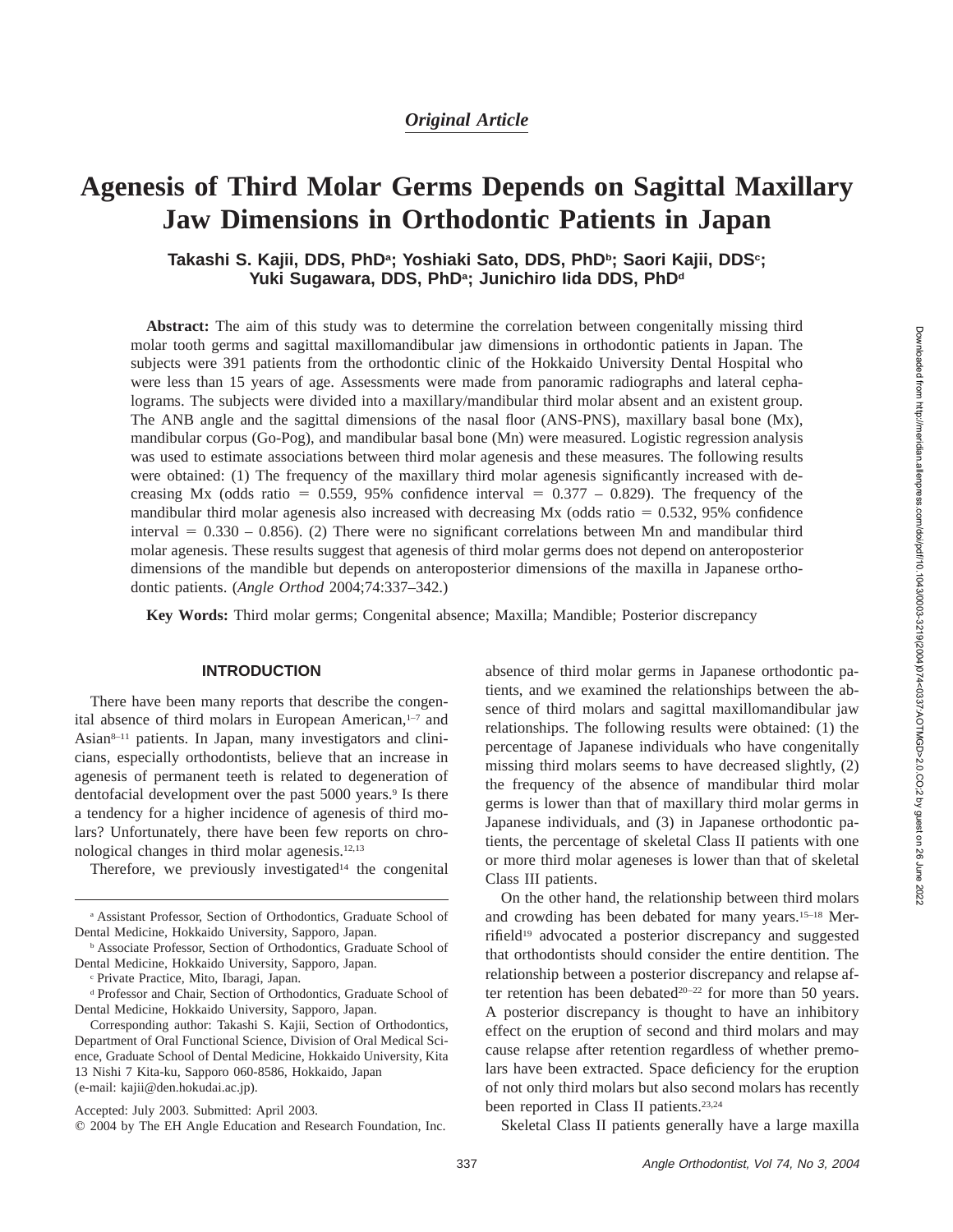

**FIGURE 1.** Distributions of ages of subjects in this study. (a) all subjects; (b) male; and (c) female.

#### **TABLE 1.** Subjects

| Number                       | Date of Birth                    | Age at Initial<br>Examination |
|------------------------------|----------------------------------|-------------------------------|
| 391 (145 males, 246 females) | October 28, 1966 - July 20, 1987 | 5 y 7 mo – 14 y 11 mo         |

and/or small mandible,<sup>25</sup> whereas skeletal Class III patients generally have a small maxilla and/or large mandible. The percentage of Japanese orthodontic patients with one or more third molar ageneses is lower in skeletal Class II patients than in skeletal Class III patients.14 In addition, some reports speculate that the same genes may regulate both craniofacial and tooth morphogenesis.8 On the basis of these facts and speculations, we hypothesize that the agenesis of maxillary third molar germs depends on anteroposterior dimensions of the maxilla when third molar formation begins, although agenesis of mandibular third molar germs does not depend on anteroposterior dimensions of the mandible. To prove this hypothesis, we investigated the correlations between agenesis of third molar germs and sagittal

maxillomandibular jaw dimensions in orthodontic patients in Japan.

## **MATERIALS AND METHODS**

## **Subjects**

Three hundred ninety-one patients (145 males and 246 females) were selected for this study from the orthodontic clinic of the Hokkaido University Dental Hospital (Figure 1; Table 1). All the subjects were younger than 15 years old when they were examined initially. Subjects with congenital deformities, such as a cleft palate, were excluded from the study.

Massler et al<sup>26</sup> reported that third molar crypt formation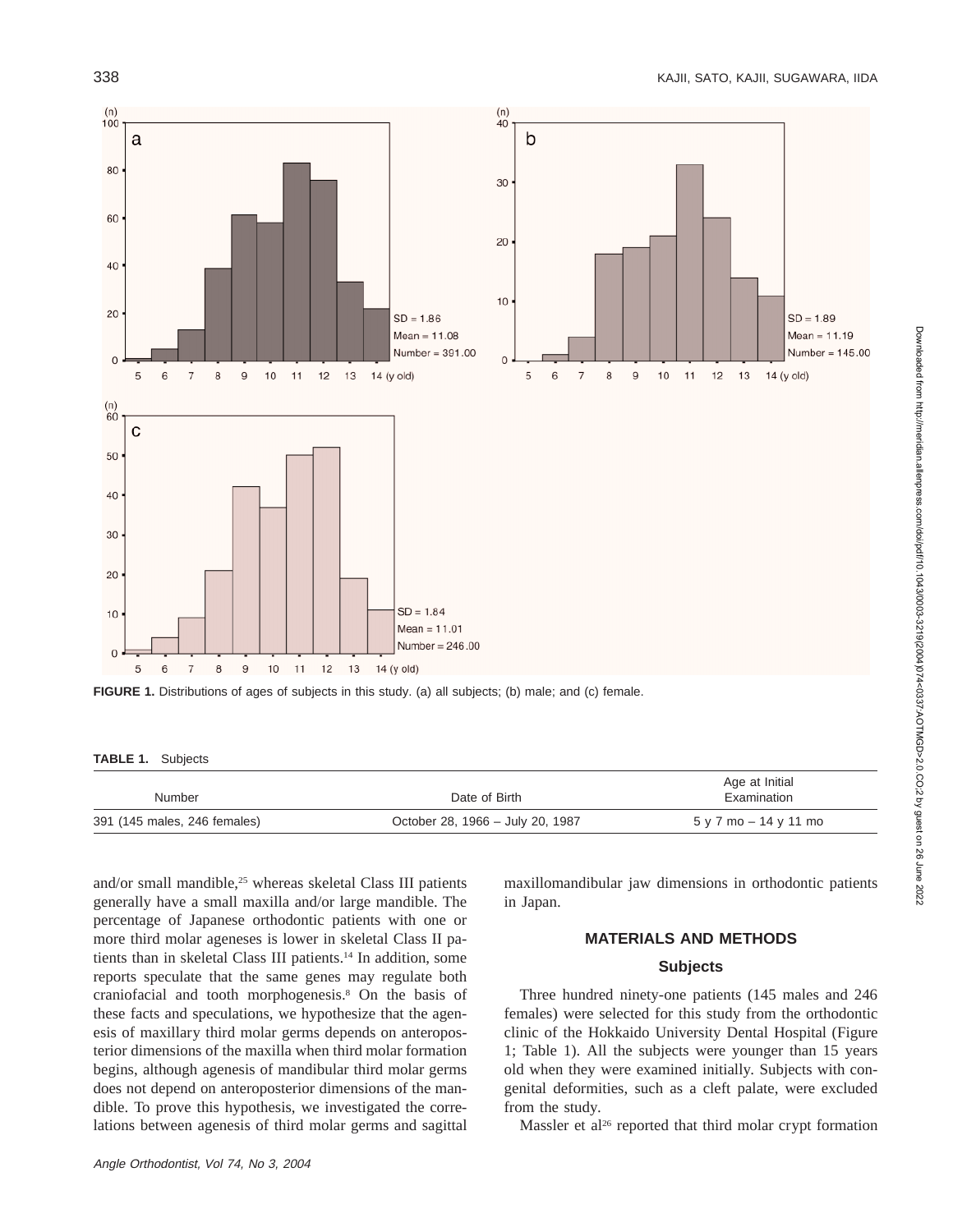begins at three to four years of age. Calcification starts at 7 to 10 years of age, and calcification of the crown is completed at 12 to16 years of age and eruption begins at 17 to 21 years of age. This means that few people younger than 15 years old would have had a third molar extracted because of dental disease such as pericoronitis. This was the reason for the selection of subjects younger than 15 years old for our study. Investigations by Garn et al<sup>27</sup> and Gravely4 suggested that the upper age limit for third molar genesis is 13 years. There are some reports,1,5,28,29 however, of third molar development as late as 14 or 15 years of age. We, therefore, examined patients up to 14 years old.

#### **Materials**

Panoramic radiographs and lateral cephalograms taken at the initial examination were used to determine the presence of third molar germs and to measure angles and dimensions of the jaw (Figure 2). In cases where it was impossible to judge the presence of third molar germs from the panoramic radiographs taken at the initial examination, subsequent panoramic radiographs taken before the age of 14 years were used. Third molars or third molar germs refer to both impacted germs and erupted teeth.

The subjects were divided into a right and/or left maxillary third molar absent group (case  $n = 64$ ) and a bothexistent group (control  $n = 327$ ). In the same way, the subjects were also divided into a right and/or left mandibular third molar absent group ( $n = 38$ ) and a both-existent group ( $n = 353$ ).

#### **Cephalometric analysis**

The ANB angle and the anteroposterior lengths of the nasal floor (ANS-PNS), the maxillary basal bone (A-Ptm  $=$  Mx), the mandibular corpus (Go-Pog), and mandibular basal bone ( $ABR-B = Mn$ ) were measured on lateral cephalograms of each subject exposed at the initial examination (Figure 2). ABR is the point where the occlusal plane crosses the anterior edge of the ramus.

#### **Statistical analysis**

The values of these measurements depend on the age of the subjects. Therefore, these values were standardized using average values and standard deviations selected from serial records of Japanese subjects included in the files of a longitudinal craniofacial growth study at the Hokkaido University<sup>30</sup> or at the Osaka University Dental School.<sup>31</sup>

Nonadjusted and adjusted logistic regression analyses were used to estimate the associations between third molar agenesis and these cephalometric values. These analyses were carried out with the statistical package SPSS® Ver. 8.0 (SPSS Inc, Chicago, Ill), with a probability level of .05 considered statistically significant. Hosmer–Lemeshow tests were used for assessment of overall model goodness-of-fit.



**FIGURE 2.** Linear cephalometric measurements relating to sagittal jaw dimensions. (a) ANS-PNS (mm), anteroposterior length of the nasal floor; (b) A-Ptm (Mx, mm), anteroposterior length of the maxillary basal bone; (c) Go-Pog (mm), anteroposterior length of the corpus; (d) ABR-B (Mn, mm), anteroposterior length of the mandibular basal bone (ABR: cross point between occlusal plane and anterior edge of the ramus).

**TABLE 2.** Crude Odds Ratios: Maxillary Third Molar Absent Group vs Existent Groupa

| Variables  | <b>Odds Ratio</b> | 95% Confidence<br>Interval | P Value  |
|------------|-------------------|----------------------------|----------|
| Sex        | 1.485             | $0.831 - 2.653$            | .182     |
| <b>ANB</b> | 0.803             | $0.686 - 0.941$            | $.007**$ |
| ANS-PNS    | 0.826             | $0.656 - 1.041$            | .105     |
| Go-Pog     | 0.896             | $0.747 - 1.075$            | .238     |
| Mx         | 0.649             | $0.508 - 0.828$            | $.005**$ |
| Mn         | 1.135             | 0.938-1.372                | .193     |

 $a** P < .01$ .

#### **RESULTS**

Table 2 shows the results of the nonadjusted logistic regression analysis that estimates the associations between maxillary third molar agenesis and cephalometric measure-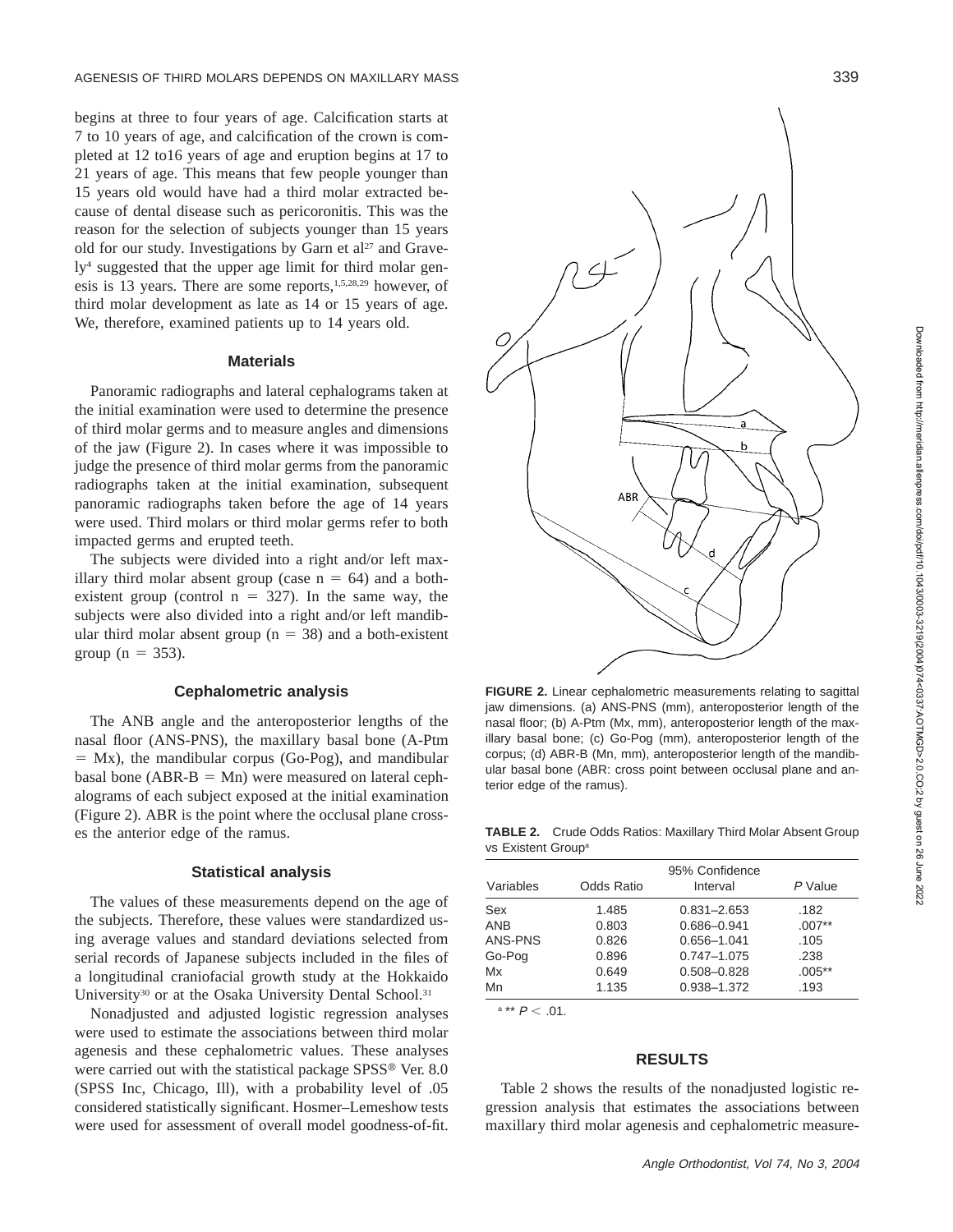**TABLE 3.** Adjusted Odds Ratios: Maxillary Third Molar Absent Group vs Existent Group<sup>®</sup>

| Variables         | Odds Ratio     | 95% Confidence<br>Interval         | P Value          |
|-------------------|----------------|------------------------------------|------------------|
| Sex<br><b>ANB</b> | 1.821<br>0.910 | 0.963-3.443<br>$0.717 - 1.154$     | .065<br>.434     |
| ANS-PNS           | 1.260          | 0.896-1.773                        | .184             |
| Go-Pog<br>Mx      | 0.847<br>0.559 | $0.672 - 1.068$<br>$0.377 - 0.829$ | .160<br>$.004**$ |
| Mn                | 1.227          | $0.947 - 1.588$                    | .121             |

 $a** P < .01$ .

**TABLE 4.** Crude Odds Ratios: Mandibular Third Molar Absent Group vs Existent Groupa

| Variables  | <b>Odds Ratio</b> | 95% Confidence<br>Interval | P Value  |
|------------|-------------------|----------------------------|----------|
| Sex        | 0.792             | $0.401 - 1.562$            | .501     |
| <b>ANB</b> | 0.848             | 0.698-1.031                | .098     |
| ANS-PNS    | 0.871             | 0.654-1.160                | .344     |
| Go-Pog     | 0.968             | $0.773 - 1.211$            | .776     |
| Mx         | 0.628             | $0.464 - 0.849$            | $.003**$ |
| Mn         | 0.970             | 0.760-1.237                | .805     |

 $a ** P < .01$ .

ments. The numbers of subjects were 64 in the maxillary third molar absent group and 327 in the existent group. The frequency of maxillary third molar agenesis significantly increased with decreasing ANB (odds ratio  $= 0.803, 95\%$ confidence interval  $= 0.686 - 0.941$  and with decreasing Mx (odds ratio =  $0.649$ , 95% confidence interval =  $0.508$  $-0.828$ ).

After adjustment for sex, ANB, ANS-PNS, Go-Pog, Mx, and Mn, the frequency of maxillary third molar agenesis increased significantly further with a decrease in Mx (odds ratio = 0.559, 95% confidence interval =  $0.377 - 0.829$ ) (Table 3).

Table 4 shows the results of the nonadjusted logistic regression analyses that estimate the associations between mandibular third molar agenesis and cephalometric measurements. The numbers of subjects were 38 in the mandibular third molar absent group and 353 in the existent group. The frequency of mandibular third molar agenesis also increased with a decreasing Mx (odds ratio  $= 0.628$ , 95% confidence interval =  $0.464 - 0.849$ .

Table 5 shows the results of the logistic regression analyses that estimate the associations between mandibular third molar agenesis and cephalometric measurements after adjustment for sex, ANB, ANS-PNS, Go-Pog, Mx, and Mn. The frequency of mandibular third molar agenesis increased further with decreasing Mx (odds ratio  $= 0.532, 95\%$  confidence interval =  $0.330 - 0.856$ ). There were no significant associations between mandibular third molar agenesis and Mn or Go-Pog.

Hosmer–Lemeshow tests were used for assessment of overall model goodness-of-fit. Probability values were .465

**TABLE 5.** Adjusted Odds Ratios: Mandibular Third Molar Absent Group vs Existent Groupa

| <b>Odds Ratio</b> | 95% Confidence<br>Interval | P Value  |
|-------------------|----------------------------|----------|
| 0.998             | $0.482 - 2.065$            | .996     |
| 0.938             | $0.701 - 1.254$            | .665     |
| 1.378             | $0.898 - 2.115$            | .143     |
| 0.977             | $0.740 - 1.289$            | .867     |
| 0.532             | $0.330 - 0.856$            | $.009**$ |
| 0.968             | $0.703 - 1.335$            | .844     |
|                   |                            |          |

 $a** P < .01$ .

(maxillary third molar model) and .665 (mandibular third molar model). Thus, these models were fitted well.

#### **DISCUSSION**

The frequency of maxillary third molar agenesis significantly increased with decreasing Mx (Table 3). The frequency of mandibular third molar agenesis also increased with decreasing Mx (Table 5). On the other hand, there were no significant correlations between Mn and mandibular third molar agenesis (Table 5). These results suggest that agenesis of third molar germs is not related to anteroposterior dimensions of the mandible but is related to those of the maxilla in Japanese orthodontic patients. Only a few reports32,33 support our suggestion.

Because skeletal Class II patients generally have a large maxilla and/or small mandible<sup>25</sup> and skeletal Class III patients generally have a small maxilla and/or large mandible, these results also explain why the percentage of skeletal Class II patients missing one or more third molars is lower than that of skeletal Class III patients.14 Therefore, a space deficiency for eruption of not only mandibular third molars but also mandibular second molars is often found in Class II patients.<sup>23,24</sup>

There have been some reports comparing the agenesis of third molars in different races. Brothwell et al<sup>34</sup> and Stewart<sup>35</sup> reported that third molar agenesis in the Mongolian population, including the Japanese population, is higher than that in the European American population. They also reported that the highest frequency of third molar germs existent is found in black subjects. We speculate that one of reasons for these racial differences is that the Mongolian population may have more skeletal Class III patients who have a small maxilla than the European American population.

There seems to be a difference in third molar agenesis in the upper and lower arches between Asians and European Americans. Specifically, mandibular third molar agenesis is lower than maxillary third molar agenesis in Asians<sup>8-11,14</sup> but not in European Americans.<sup>1-7</sup> This suggestion is supported by results reported by Hillson.<sup>36</sup> However, the reason why there may be a difference in third molar agenesis in the upper and lower arches between Asians and European Americans is also not clear.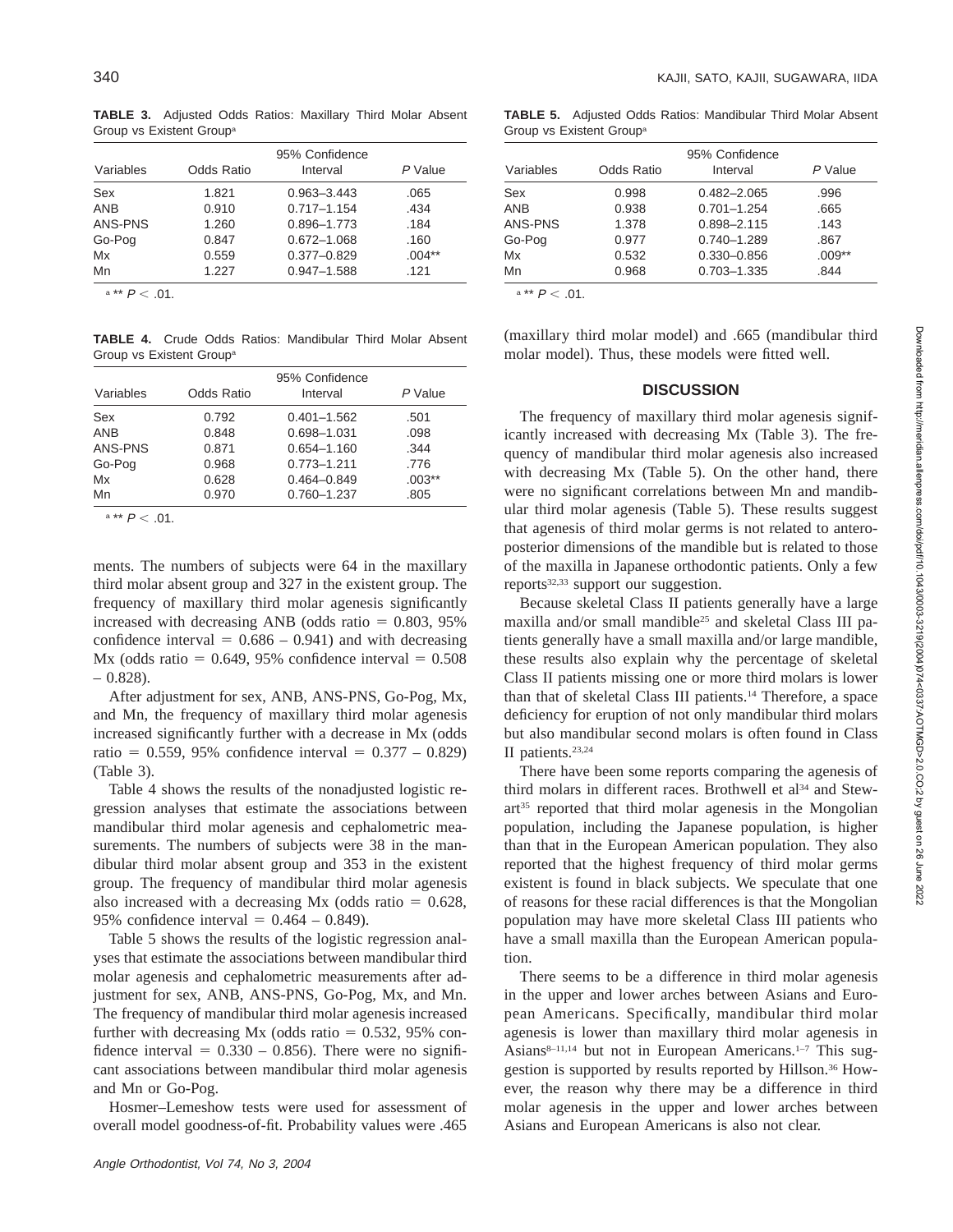The reason why a small maxilla is associated with not only maxillary third molar ageneses but also mandibular third molar agenesis is not clear. On the other hand, some reports have suggested that homeobox genes and growth factor regulate craniofacial and tooth morphogenesis. A missense mutation of the *MSX1* gene at chromosome 4p16.1 causes agenesis of second premolars and third molars in humans.37,38 *PAX9* at chromosome 14q12-q13 is also associated with tooth agenesis,39 especially molar agenesis.40 Thus, some polygenetic inheritance controlling maxillary dimensions may be related to genes on formation of third molar germs.

In a future study, we will investigate the relationship between agenesis of third molar germs and some congenital deformities using cephalometric analyses. Molecular genetics of tooth morphogenesis and of craniofacial maturation should also be studied. Some polygenetic inheritance of congenital deformities may also be related to genes controlling formation of third molar germs.

## **CONCLUSIONS**

The frequency of maxillary third molar agenesis significantly increased with decreasing sagittal dimensions of the maxillary basal bone. The frequency of mandibular third molar agenesis also increased with decreasing sagittal dimensions of the maxillary basal bone. On the other hand, there were no significant associations between sagittal dimensions of the mandibular basal bone and mandibular third molar agenesis.

These results suggest that agenesis of third molar germs does not depend on anteroposterior dimensions of the mandible but depends on anteroposterior dimensions of the maxilla in Japanese orthodontic patients.

#### **ACKNOWLEDGMENT**

The authors would like to thank Dr Hideyuki Imai (Graduate School of Engineering, Hokkaido University) for his contributions to this study. This study was supported by the grant-in-aid for Scientific Research (No. 14771171) from the Ministry of Education, Culture, Sports, Science and Technology of Japan.

#### **REFERENCES**

- 1. Banks HV. Incidence of third molar development. *Angle Orthod.* 1934;4:223–233.
- 2. Nanda RS. Agenesis of the third molar in man. *Am J Orthod.* 1954;40:698–706.
- 3. Garn SM, Lewis AB. The relationship between third molar agenesis and reduction in tooth number. *Angle Orthod.* 1962;32:270– 279.
- 4. Gravely JF. A radiographic survey of third molar development. *Br Dent J.* 1965;119:397–402.
- 5. Richardson ME. Late third molar genesis: its significance in orthodontic treatment. *Angle Orthod.* 1980;50:121–128.
- 6. Lynham A. Panoramic radiographic survey of hypodontia in Australian Defence Force recruits. *Aust Dent J.* 1989;35:19–22.
- 7. Rajasuo A, Murtomaa H, Meurman JH. Comparison of the clinical status of third molars in young men in 1949 and in 1990.
- 8. Kawanishi H. Statistical survey of third molars in Japanese [in Japanese]. *J Stomatol Soc Jpn.* 1959;26:463–478.
- 9. Asakura M. Relationship of size and form of the remaining teeth to third molar agenesis [in Japanese with English abstract]. *Aichi-Gakuin J Dent Sci.* 1975;13:270–302.
- 10. Hattab FN, Rawashdeh MA, Fahmy MS. Impaction status of third molars in Jordanian students. *Oral Surg Oral Med Oral Pathol Oral Radiol Endod.* 1995;79:24–29.
- 11. Nakahara S, Tao SX, Kee CD, et al. Ethnic differences concerning the congenital absence of third molars: a comparison of modern people in six Asian countries. *Shigaku (Odontology).* 1997;84: 551–559.
- 12. Levine JH. The third molar in the evolution of the jaw. *Dent Cosmos.* 1917;59:1203–1207.
- 13. Goblirsch AW. A study of third molar teeth. *J Am Dent Assoc.* 1930;17:1849–1854.
- 14. Kajii T, Imai T, Kajii S, Iida J. Presence of third molar germs in orthodontic patients in Japan. *Am J Orthod Dentofacial Orthop.* 2001;119:245–250.
- 15. Laskin DM. Evaluation of the third molar problem. *J Am Dent Assoc.* 1971;82:824–828.
- 16. Richardson ME. The role of the third molar in the cause of late lower arch crowding: a review. *Am J Orthod Dentofacial Orthop.* 1989;95:79–83.
- 17. Bramante MA. Controversies in orthodontics. *Dent Clin North Am.* 1990;34:91–102.
- 18. Bishara SE. Third molars: a dilemma! Or is it? *Am J Orthod Dentofacial Orthop.* 1999;115:628–633.
- 19. Merrifield LL. Differential diagnosis with total space analysis. *J CH Tweed Foundation.* 1978;6:10–15.
- 20. Graber TM. *Orthodontics. Principle and Practice.* 3rd ed. Philadelphia, Pa: Saunders; 1972.
- 21. Proffit WR. *Contemporary Orthodontics.* St Louis, Mo: Mosby; 1986.
- 22. Vego L. A longitudinal study of mandibular arch perimeter. *Angle Orthod.* 1962;32:187–192.
- 23. Majourau A, Norton LA. Uprighting impacted second molars with segmented springs. *Am J Orthod Dentofacial Orthop.* 1995; 107:235–238.
- 24. Orton HS, Jones SP. Correction of mesially impacted lower second and third molars. *J Clin Orthod.* 1987;3:176–181.
- 25. Baccetti T, Franchi L, McNamara JA Jr, Tollaro T. Early dentofacial features of Class II malocclusion: a longitudinal study from the deciduous through the mixed dentition. *Am J Orthod Dentofacial Orthop.* 1997;111:502–509.
- 26. Massler M, Schour I, Poncher HG. Developmental pattern of the child as reflected in the calcification pattern of the teeth. *Am J Dis Child.* 1941;62:33–67.
- 27. Garn SM, Lewis AB, Bonné B. Third molar formation and its developmental course. *Angle Orthod.* 1962;32:270–279.
- 28. Barnett DP. Late development of a lower third molar—a case report. *Br J Orthod.* 1976;3:111–112.
- 29. Trisovic D, Markovic M, Starcevic M. Observations on the development of third mandibular molars. *Eur Orthod Soc Trans.* 1977;147–157.
- 30. Nakamura S, Takeuchi Y, Suzuki S, et al. An atlas of growth analyses on craniofacial structures and dentitions using longitudinal materials collected at Nanporo-Cho [in Japanese]. *J Hokkaido Orthod Soc.* 1979;7:45–71.
- 31. Takimoto K. *Maxillary Protrusion* [in Japanese]. Tokyo: Ishiyaku Press; 1981.
- 32. Woodworth DA, Sinclair PM, Alexander RG. Bilateral congenital absence of maxillary lateral incisors: a craniofacial and dental cast analysis. *Am J Orthod.* 1985;87:280–293.